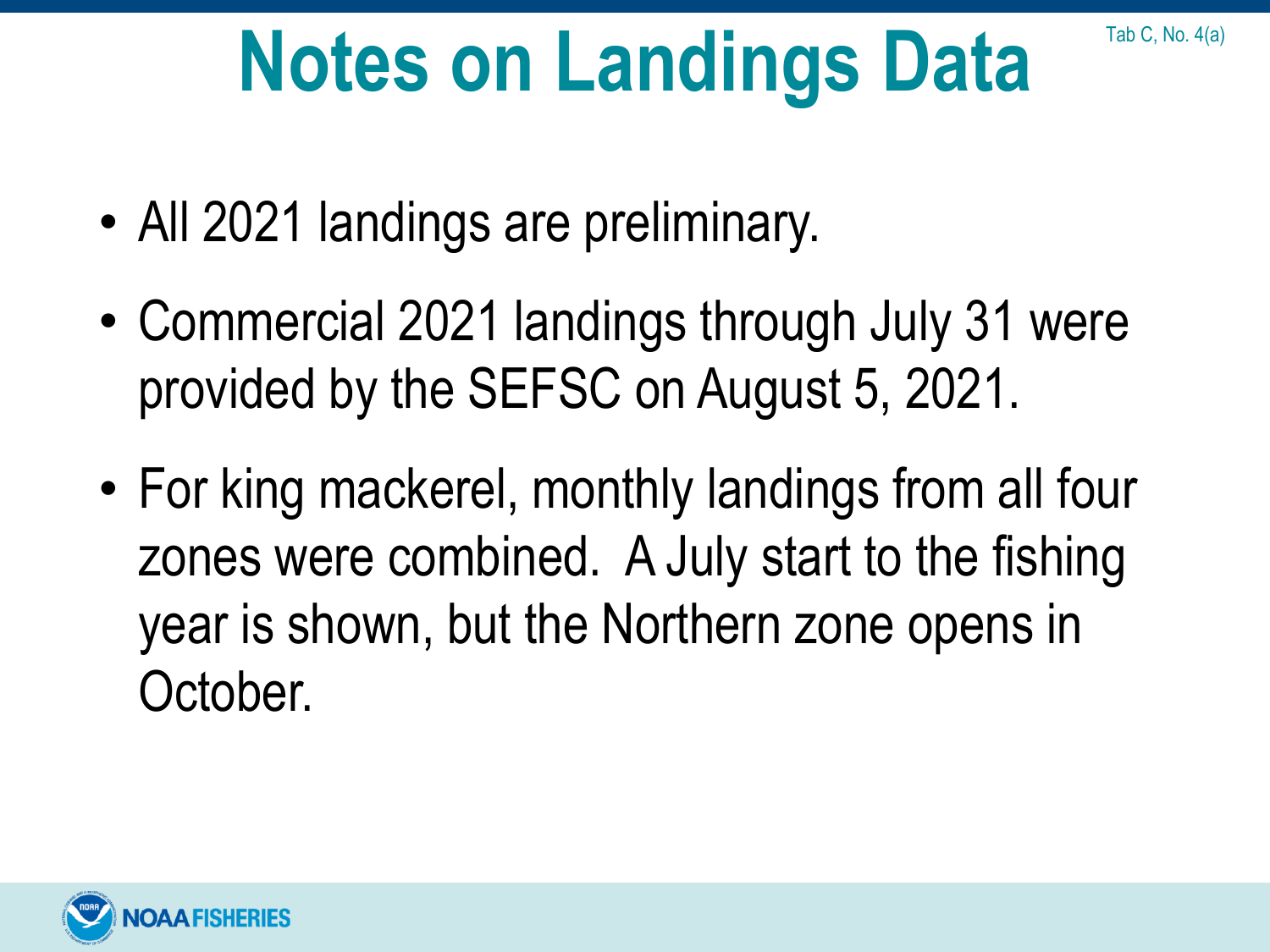

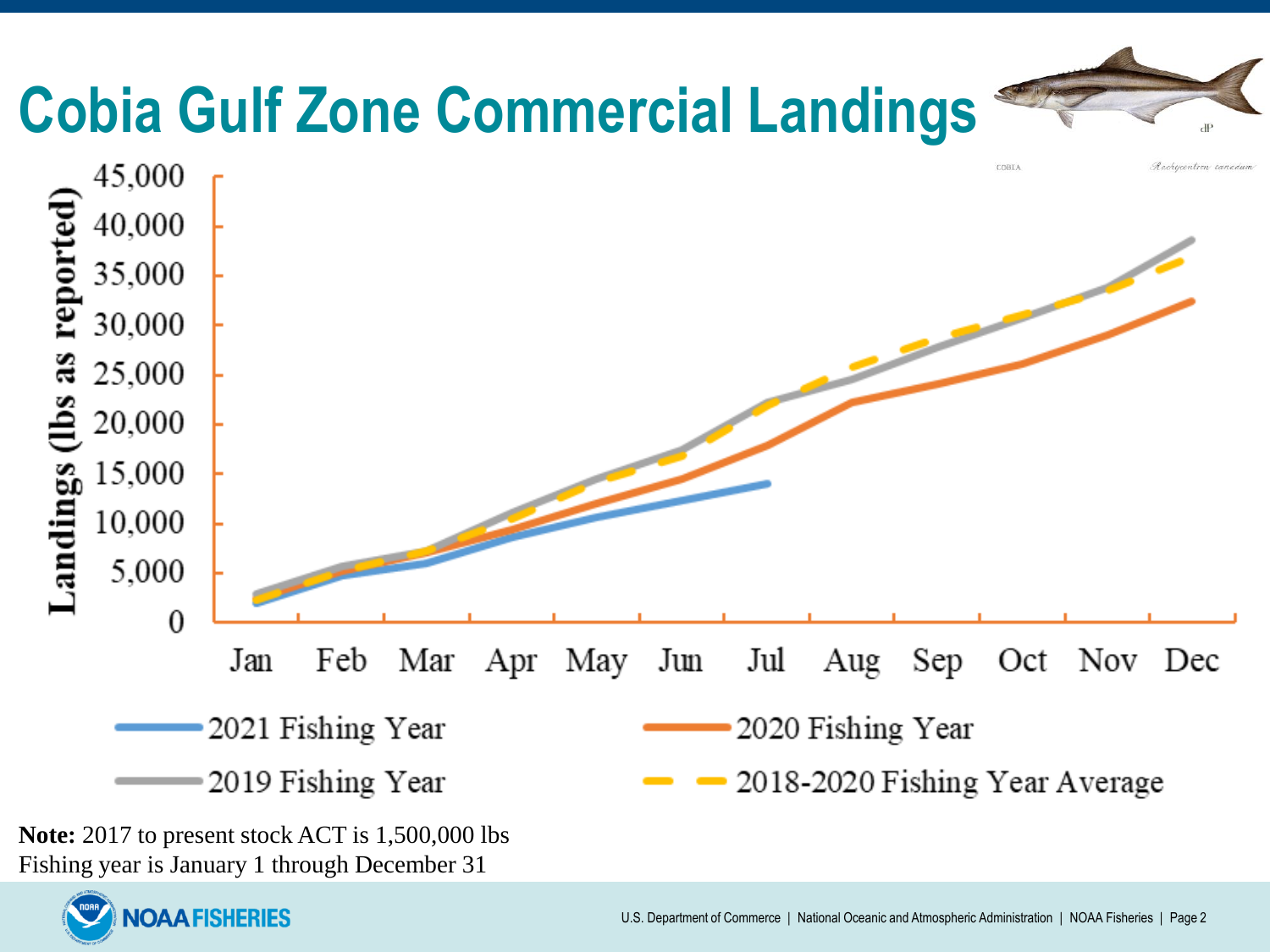

**OAA FISHERIES**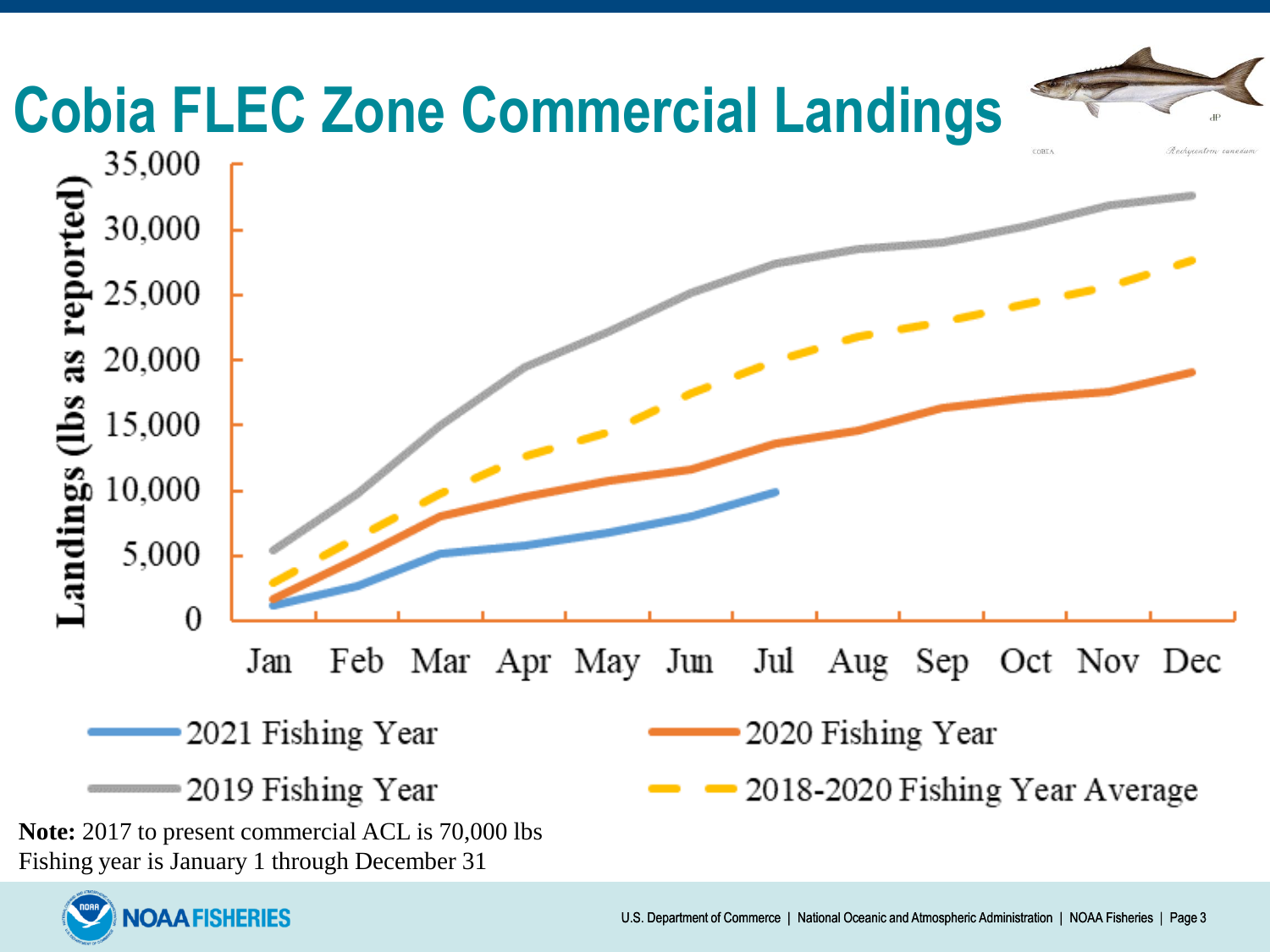

**Note:** 2019/2020 to present total commercial ACL is 2,740,000 lbs

Fishing year is July 1 through June 31 for all zones except Northern, which is October 1 through September 30.

Gillnet fishing opens the Tuesday after MLK day. For the fishing years presented, all zones have had yearly closures, except the Northern Zone, which only had a closure in 2020.2021. The Western Zone did not have a closure in 2020.2021.